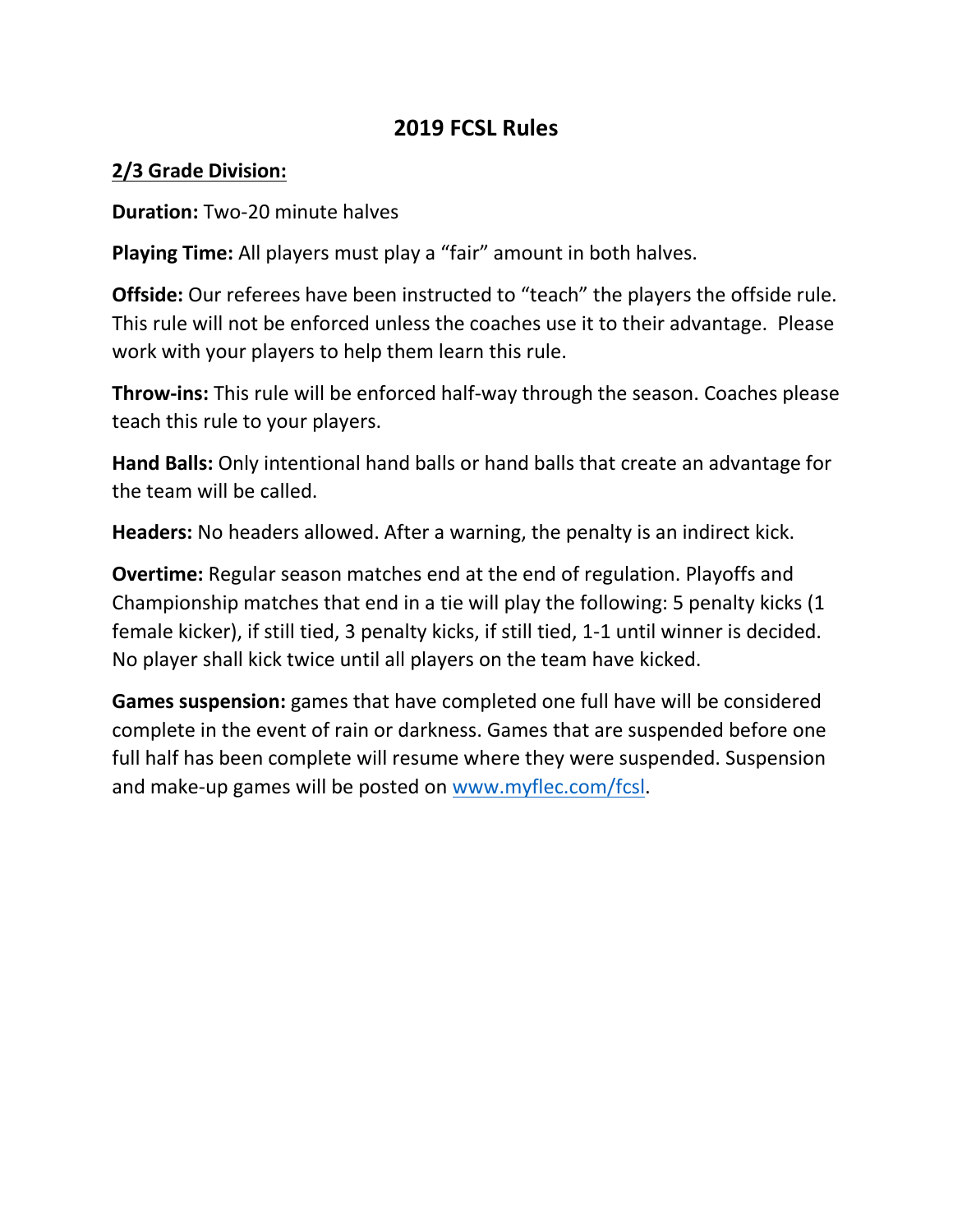# **2019 FCSL Rules**

### **4/5 Grade Division:**

**Duration:** Two-25 minute halves

**Playing Time:** All players must play a "fair" amount in both halves.

**Offside:** Will be enforced during all matches.

**Throw-ins:** Will be enforced during all matches.

**Hand Balls:** Will be enforced during all matches. 2 intentional handballs, by an individual player, will result in their disqualification for that match.

**Headers:** No intentional headers, the penalty is an indirect kick.

**Overtime:** Regular season matches end at the end of regulation. Playoffs and Championship matches that end in a tie will play the following: 5 penalty kicks (1 female kicker), if still tied, 3 penalty kicks, if still tied, 1-1 until winner is decided. No player shall kick twice until all players on the team have kicked.

**Unsportsmanlike Conduct:** All unsportsmanlike behavior needs to be brought to the attention of the league director.

**Games suspension:** Games that have completed one full have will be considered complete in the event of rain or darkness. Games that are suspended before one full half has been complete will resume where they were suspended. Suspension and make-up games will be posted on [www.myflec.com/fcsl.](http://www.myflec.com/fcsl)